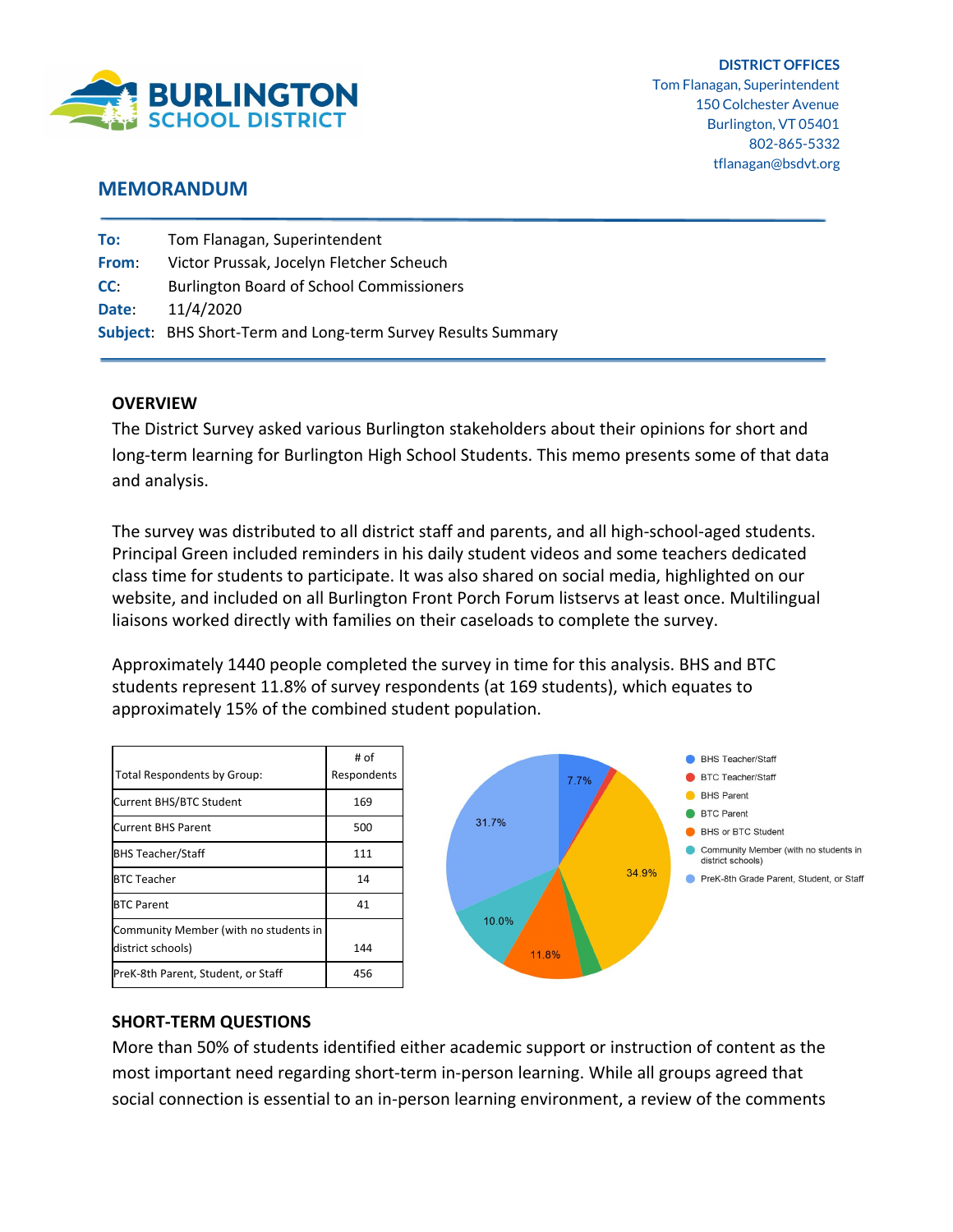

revealed that students would like this social time to have an academic connection. This information will help teachers as they make instructional considerations for Wednesdays that will capitalize on the face-to-face experience.

Students and parents overwhelmingly asked for in-person learning to occur using their current schedules and with their current teachers. Teachers were asked a slightly different question and are more likely to think the day should focus on instruction for students who are struggling.



What should the most important part of in-person time be for the short term?

# **TYPICAL RESPONSES TO SHORT-TERM QUESTIONS**

Typical student responses to "What excites you about in-person learning?"

- "Getting to do schoolwork somewhere other than my house."
- "I can do school. I kind of missed it after not being in school for five or so months."
- "Getting to socialize with other people a bit more, understanding work by asking in-person questions."

Typical student responses to "What concerns do you have about in-person learning?

- "Nothing COVID-19 related, but if we are going back into the building I would be a little concerned about PCBs because we learned about them and I know that there are many health effects such as cancer."
- "Nothing really"
- "People not keeping their distance, students taking their masks off"

Typical current BHS Parent responses to "What excites you about in-person learning?"

- "Face to face teaching which gives the student immediate feedback and less distraction."
- "Greater motivation and social interaction."
- "Hands-on experience, personal/social interaction with teacher and classmates."

Typical BHS Parent responses to "What concerns do you have about in-person learning?"

● "Ensuring mask and cleaning compliance"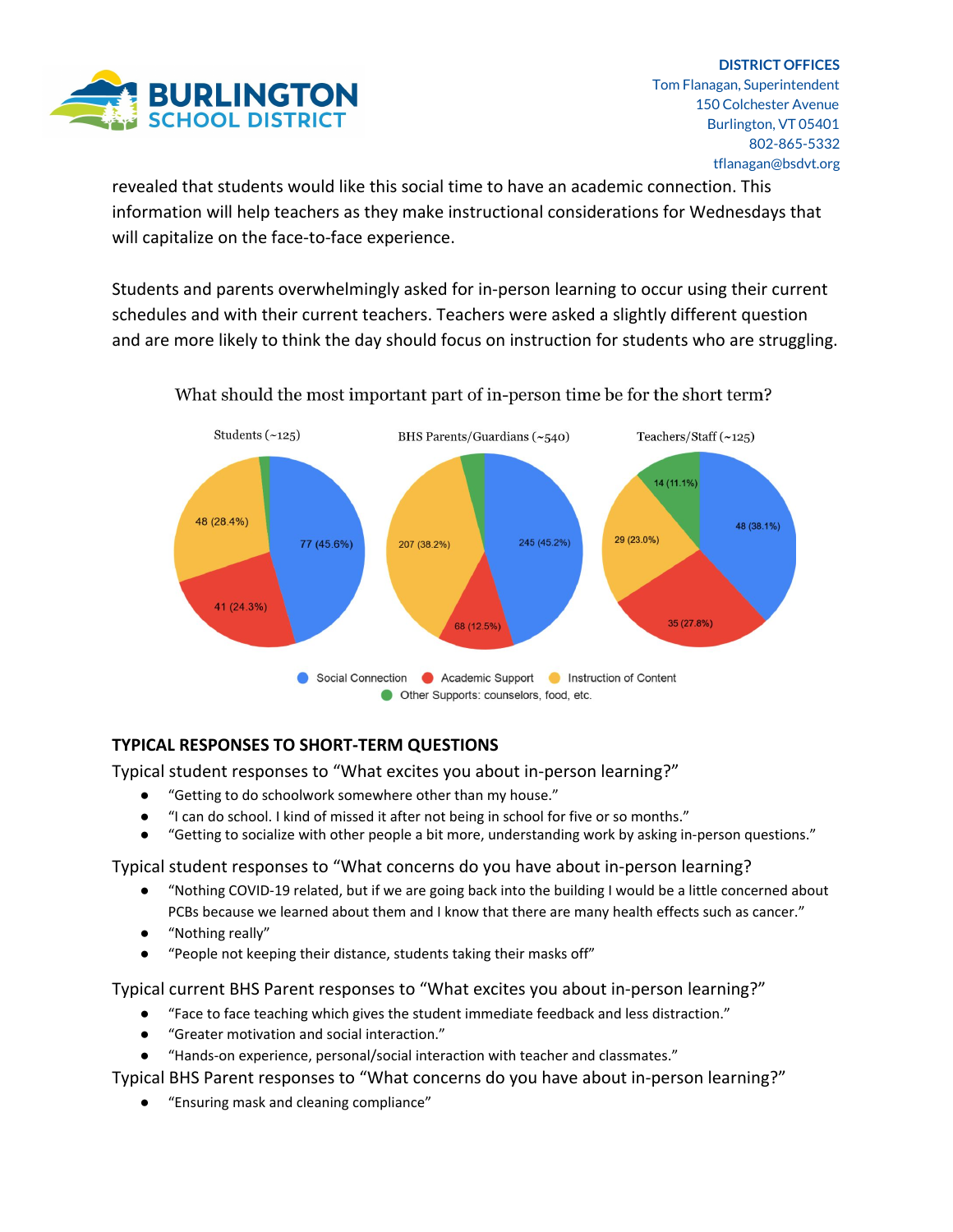

- "Covid-19. I am not overly concerned about the level of PCBs found in the school although I would not support reopening the Tech Center."
- "Health, both COVID and PCBs"

Typical BHS Parent responses to "What excites you about in-person learning?"

- "Being able to be with the kids and teach them using hands-on learning."
- "Everything it's amazing for all!"
- "The ability to see my students in person."

Typical BHS Parent responses to "What concerns do you have about in-person learning?"

- "Damage to the health of others or myself from harmful contaminants."
- "Another schedule and location transition."

## **LONG TERM**

All stakeholder groups support moving to an alternative location for the next 2-3 years (~75% of respondents). 51% of respondents favor building an entirely new school, including 47% of community members who do not have students in the District. However, a shortcoming of the survey was that it did not include adequate timelines or budget projections for this option.

There has been some community discussion that alluded to Current BHS Parents wanting to go back into the building immediately; survey results suggest that 64% of current BHS parents are opposed to this option, as are 83% of staff.